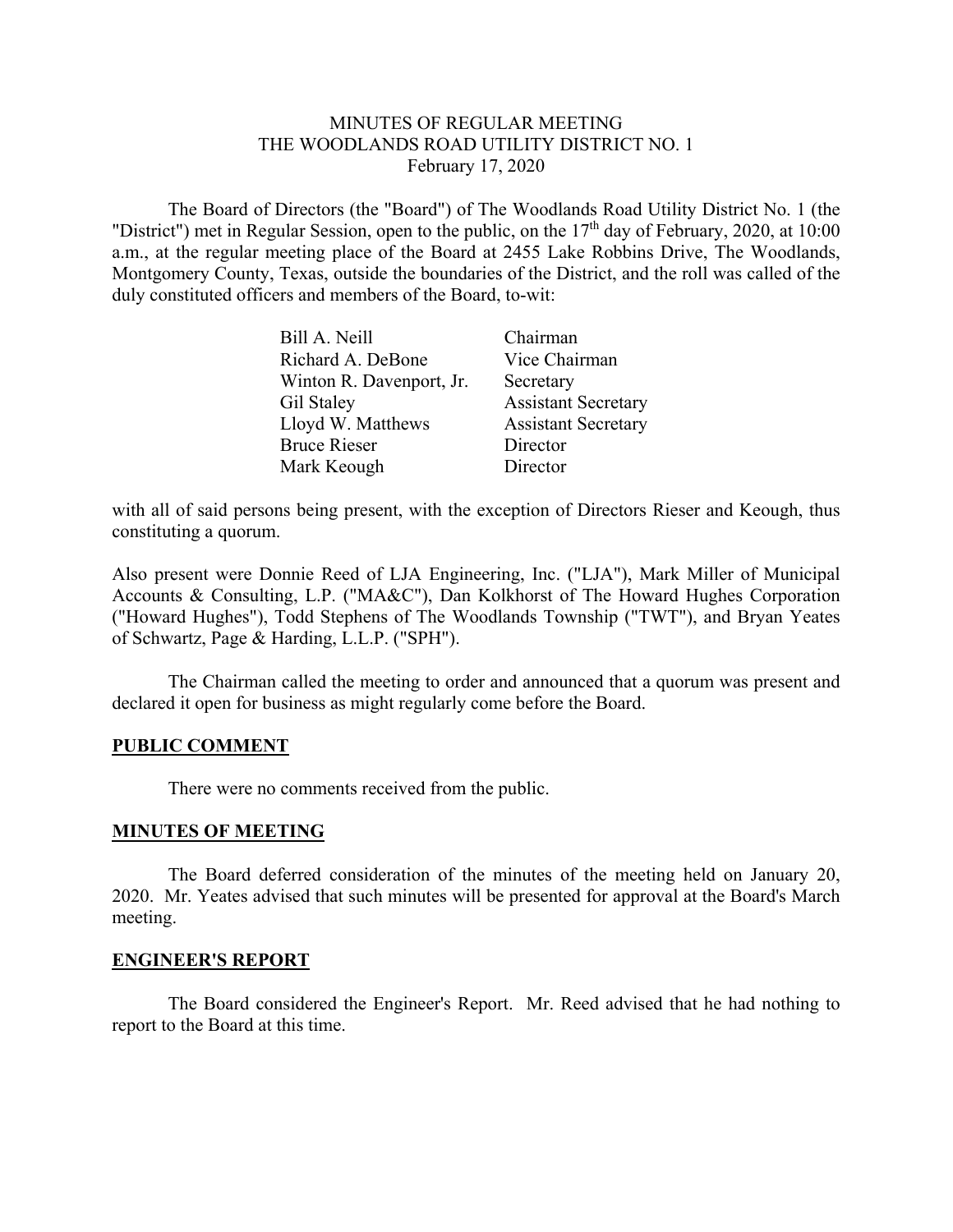#### **DEVELOPER'S REPORT**

The Board next considered the Developer's Report. Mr. Kolkhorst advised that he had nothing to report at this time.

#### **TAX ASSESSOR/COLLECTOR REPORT**

 The Board next reviewed a written report prepared by Ms. Tammy McRae, the District's tax assessor/collector, concerning the accounting for and disbursement of tax collections for the month of January, 2020. During such review, it was noted that, after adjustments, 91.75% of the District's 2019 taxes have been collected as of January 31, 2020. A copy of such report is attached hereto as **Exhibit A**.

# **ATTORNEYS REPORT**

 Mr. Yeates notified the Board of five (5) candidate application filings, thus making the District's Directors Election scheduled to be held on May 2, 2020 contested. He advised that the District has the ability to hold a joint election with Montgomery County, and recommended that the Board consider participating in same. Following discussion, the Board concurred to participate in the joint election with Montgomery County.

# **COMPLIANCE WITH TEXAS TAX CODE SECTIONS 26.17-26.18**

Mr. Yeates next addressed the Board concerning the new requirements of Texas Tax Code Sections 26.17-26.18, as added by Senate Bill No. 2 in the 2019 state legislative session. Mr. Yeates advised that, pursuant to Section 26.17, the chief appraiser for each appraisal district is now required to maintain a publicly accessible database that contains certain information for all property within its boundaries. He noted that the respective taxing units, including the District, are responsible for providing most of this information to the appraisal district and for updating it as necessary. He further advised that, pursuant to the separate provisions of Section 26.18, the District is now also required to maintain, or have access to, a generally accessible website that posts certain administrative and financial information about the District and to likewise update it as necessary. Mr. Yeates stated that Ms. Tammy McRae, the District's tax assessor/collector, is prepared to address the requirements of Section 26.17 on behalf of the District, and is investigating options to address Section 26.18. Mr. Yeates advised that he will provide the Board with an update regarding the implementation of Sections 26.17 and 26.18 at a future Board meeting.

# **HOUSE BILL NO. 3834**

Mr. Yeates presented to and reviewed with the Board a memorandum prepared by SPH regarding Cybersecurity Training for Certain Local Government Employees and Elected Officials, as contemplated in House Bill No. 3834, a copy of which memorandum is attached hereto as **Exhibit B**. Mr. Yeates advised that SPH will have additional recommendations regarding Board action on same at a future Board meeting.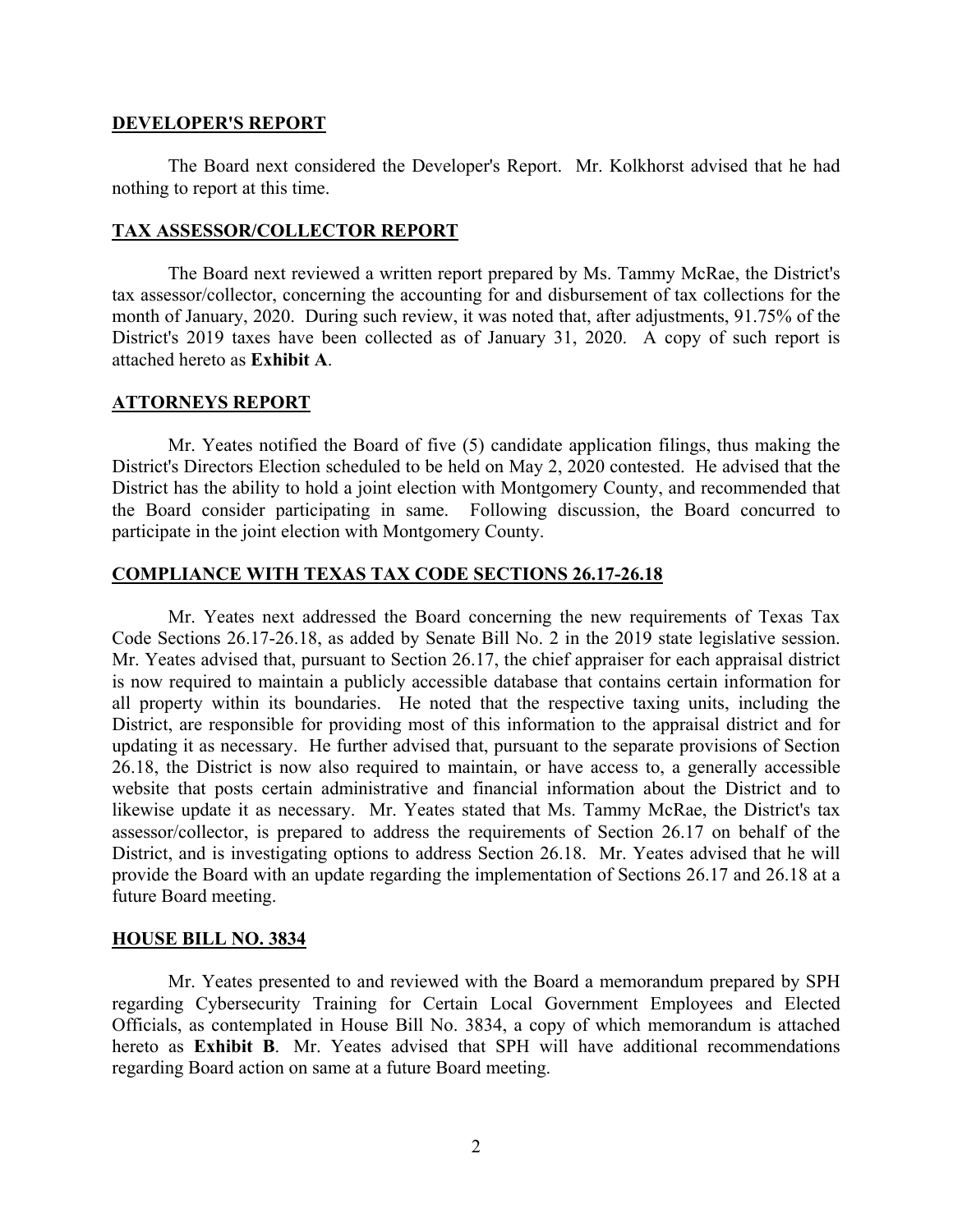#### **BOOKKEEPER'S REPORT**

Mr. Miller presented to and reviewed with the Board a bookkeeping report, dated as of February 17, 2020 including a list of bills and charges to be paid, as prepared by MA&C. Following discussion, Director Davenport moved to approve such report and pay the bills and charges listed therein. The motion was seconded by Director Staley and carried by unanimous vote. A copy of the bookkeeping report thus approved is attached hereto as Exhibit C.

#### ANNUAL SURVEY OF WAGE RATE SCALES

The Board considered the review of an annual survey of prevailing wage rates for construction projects and the adoption of a Resolution in connection therewith. In that regard, Mr. Yeates reported that SPH is recommending that the District adopt the applicable United States Department of Labor ("DOL") wage rate scales, as permitted under Section 2258.022 of the Government Code. Following discussion, Director DeBone moved that the applicable DOL wage rate scales be adopted as the District's prevailing wage rate scale for construction projects, and that the Resolution Adopting Prevailing Wage Rate Scale for Construction Projects attached hereto as Exhibit D be adopted by the Board. The motion was seconded by Director Matthews and carried by unanimous vote.

#### **CLOSED SESSION**

The Chairman announced that a closed session would not be necessary.

#### **ADJOURNMENT**

There being no further matters to come before the Board, Director DeBone moved that the meeting be adjourned. The motion was seconded by Director Davenport and carried by unanimous vote, and the meeting was adjourned.



Secretary, Board of Directors